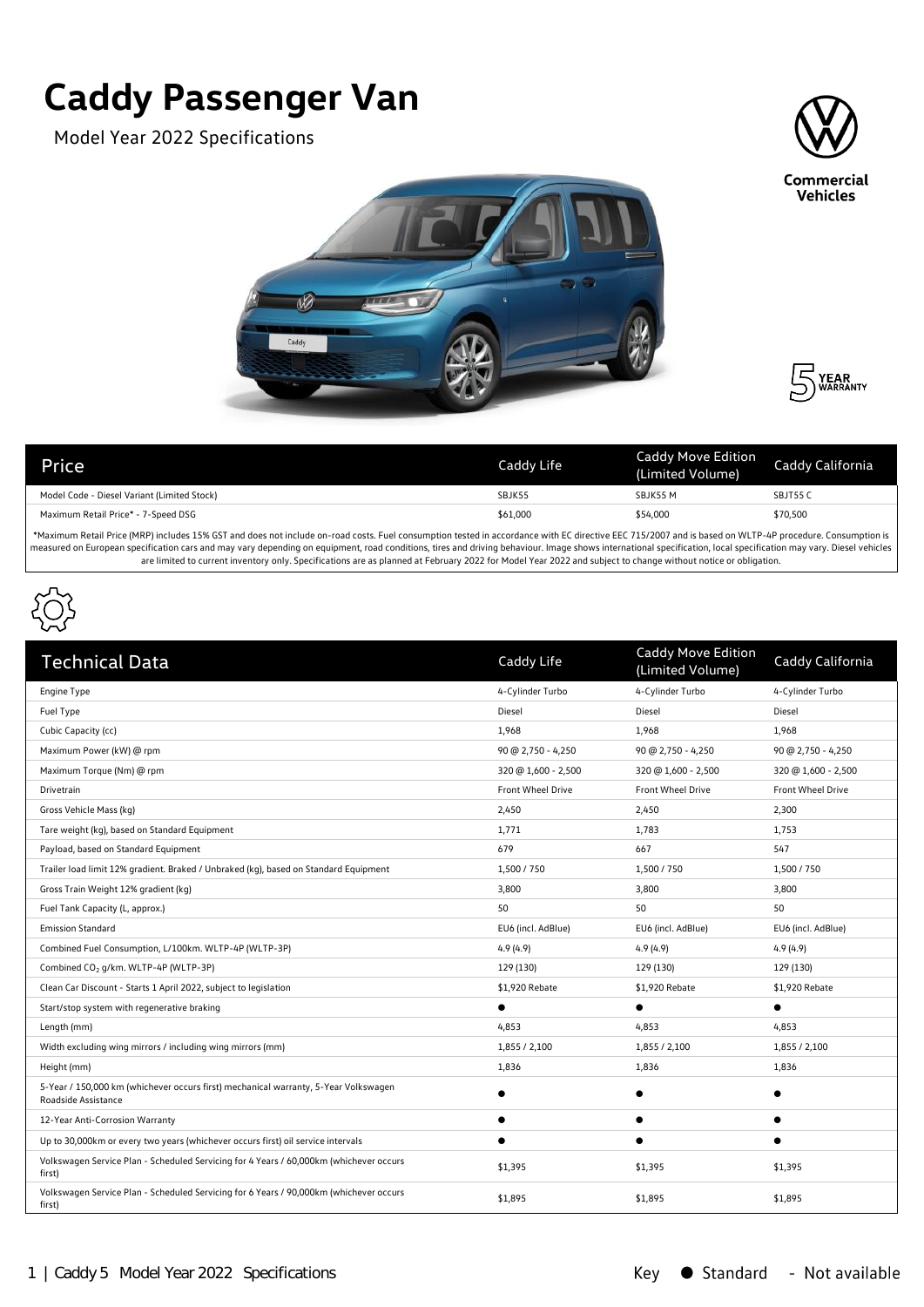

| <b>Safety and Security</b>                                                               |                 | Caddy Life | Caddy Move Edition<br>(Limited Volume) | Caddy California |
|------------------------------------------------------------------------------------------|-----------------|------------|----------------------------------------|------------------|
| Airbag - driver and front passenger with deactivation function                           | 4UF             |            |                                        |                  |
| Side, centre and curtain airbags for driver and front passenger, curtain airbags in rear | 6C6             |            |                                        |                  |
| <b>Brake booster</b>                                                                     | 1AQ             |            |                                        |                  |
| Front Assist with Autonomous Emergency Braking with Pedestrian & Cyclist monitoring      | 8J3 / P3P       |            |                                        |                  |
| Braking assist while turning for oncoming vehicle                                        | 4G2             |            |                                        |                  |
| Lane Assist - Lane Keeping System                                                        | 611             |            |                                        |                  |
| Side Assist - Blind Spot Monitor & Rear Cross-Traffic Alert                              | 7Y1             | \$750      |                                        | \$750            |
| Multi-function camera for assistance systems                                             | QK1 / P3P       |            |                                        |                  |
| Hill start assist                                                                        | ***             |            |                                        |                  |
| Park Distance Control in Front and Rear                                                  | 7X2             |            |                                        |                  |
| Park Assist & Park Distance Control in Front & Rear                                      | <b>7X5</b>      | \$500      |                                        | \$500            |
| Rear View Camera System                                                                  | KA <sub>2</sub> |            |                                        |                  |
| Driver Alert System                                                                      | EM1             |            |                                        |                  |
| <b>Adaptive Cruise Control</b>                                                           | 8T8 / P3P       |            |                                        |                  |
| Warning signal for front seat belts unfastened                                           | 9P4             |            |                                        |                  |
| Central locking & keyless start                                                          | 416             |            |                                        |                  |
| Child safety lock for sliding doors                                                      | 4H <sub>5</sub> |            |                                        |                  |
| Anti-theft alarm system with interior monitoring, backup horn and towing protection      | 7AS             |            |                                        |                  |
| Tire pressure monitoring                                                                 | 7K1             | \$125      |                                        | \$125            |



| <b>Exterior</b>                                                                                                                                                                                                                      |                 | Caddy Life | Caddy Move Edition<br>(Limited Volume) | Caddy California |
|--------------------------------------------------------------------------------------------------------------------------------------------------------------------------------------------------------------------------------------|-----------------|------------|----------------------------------------|------------------|
| Heat-insulating windshield made of laminated glass                                                                                                                                                                                   | 4GF             |            |                                        |                  |
| Heated windshield                                                                                                                                                                                                                    | 4GX             | \$400      |                                        | \$400            |
| Exterior mirrors painted black                                                                                                                                                                                                       | 6FF / 6FK       |            |                                        |                  |
| Exterior mirrors power adjustable, heated & folding                                                                                                                                                                                  | 6XP             | ●          |                                        |                  |
| Winter Pack: washer fluid level indicator, heated washer nozzles in front, heated front<br>seats                                                                                                                                     | ZW6             | \$750      |                                        | \$750            |
| Body coloured bumpers in front and rear                                                                                                                                                                                              | 2J1             | $\bullet$  |                                        |                  |
| Sliding Door on Left & Right                                                                                                                                                                                                         | 5Q2 / 5R2       |            |                                        |                  |
| Power latching for left & right sliding doors                                                                                                                                                                                        | 5Q7/5R7         | \$600      |                                        | \$600            |
| Fixed windows in rear compartment, left                                                                                                                                                                                              | 4DE / 4FH       | $\bullet$  |                                        |                  |
| Fixed windows in rear compartment, right                                                                                                                                                                                             | 4EE / 4JH       | $\bullet$  |                                        |                  |
| Fixed panoramic glass sunroof (5.5% VLT). Not valid in combination with 7N1 - Overhead<br><b>Storage Compartment</b>                                                                                                                 | 3FG             | \$1,800    |                                        | \$1,800          |
| Dark window tint for rear compartment (26% VLT)                                                                                                                                                                                      | QC1             | \$450      |                                        | \$450            |
| Halogen headlights                                                                                                                                                                                                                   | 8ID             |            |                                        |                  |
| LED headlights & taillights                                                                                                                                                                                                          | 8IY / 8SK       | \$1,850    |                                        |                  |
| Light Assist - High-Beam Control                                                                                                                                                                                                     | 8G1             |            |                                        |                  |
| Automatic headlight control with daytime running lights                                                                                                                                                                              | 9C7             |            |                                        |                  |
| Windshield wiper with intermittent control                                                                                                                                                                                           | <b>8N8</b>      |            |                                        |                  |
| Lights & Vision package (Auto-dimming breakaway interior rear-view mirror, separate<br>daytime running lights with automatic headlight control & entry and exit lighting,<br>Windshield wiper intermittent control with rain sensor) | PL5             | \$550      | \$550                                  | \$550            |
| Silver roof rails                                                                                                                                                                                                                    | 351             | \$200      | $\overline{\phantom{a}}$               | \$200            |
| <b>Black roof rails</b>                                                                                                                                                                                                              | 3S <sub>2</sub> |            |                                        |                  |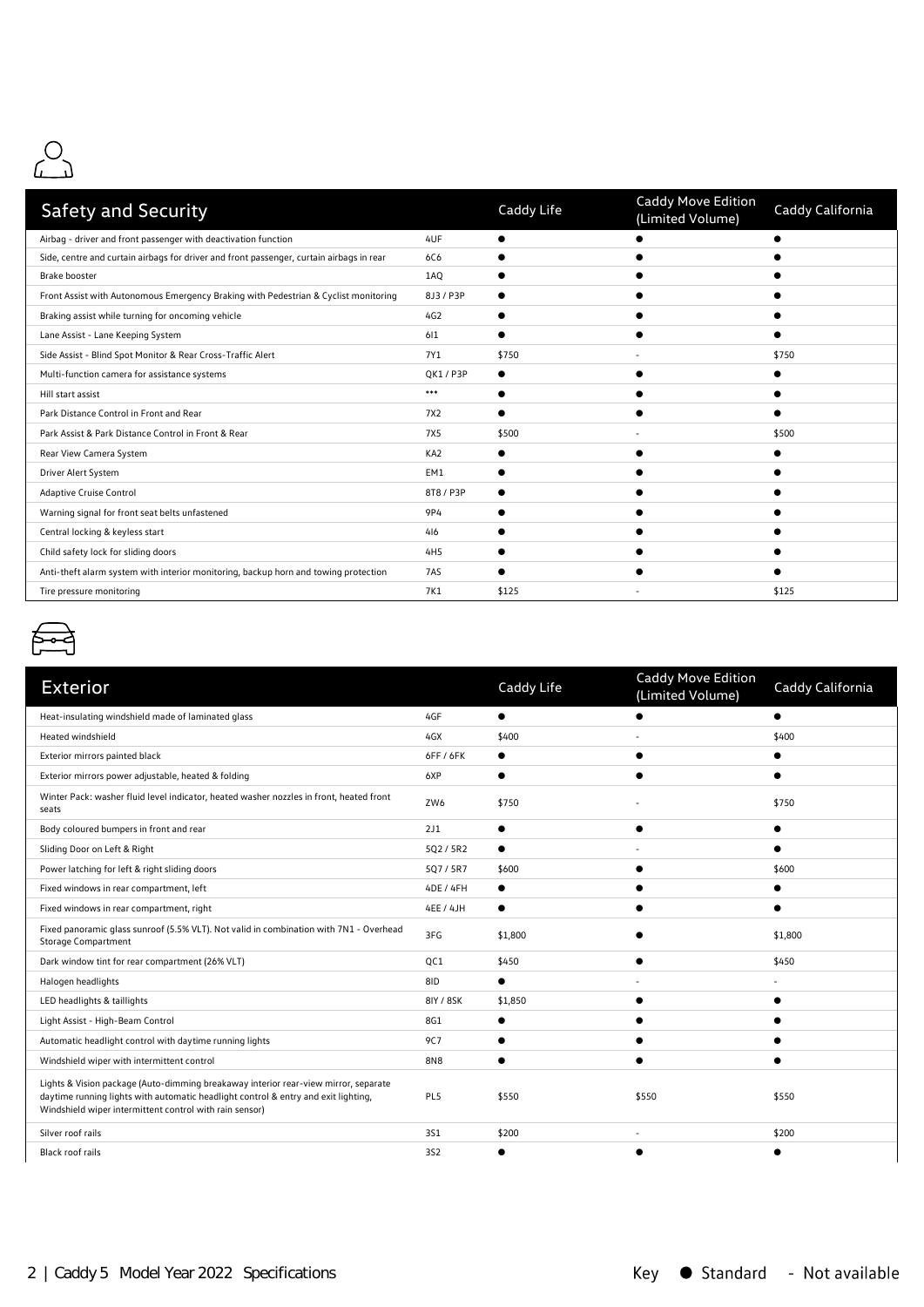| Tailgate, with heated rear window and window aperture and wiper system | 4HH / 8M1 |         |         |
|------------------------------------------------------------------------|-----------|---------|---------|
| Tailgate with power latching                                           | 3RJ       |         |         |
| Rigid trailer hitch (50mm ball)                                        | 1D1       | \$700   | \$700   |
| Removable trailer hitch (50mm ball)                                    | 1D2       | \$1,100 | \$1,100 |
| Trailer hitch preparation including trailer stabilisation              | 1D7       |         |         |
|                                                                        |           |         |         |



| Interior                                                                                                      |           | Caddy Life               | <b>Caddy Move Edition</b><br>(Limited Volume) | Caddy California |
|---------------------------------------------------------------------------------------------------------------|-----------|--------------------------|-----------------------------------------------|------------------|
| 2 remote control folding keys                                                                                 | 8QJ       |                          |                                               |                  |
| Digital Cockpit & Keyless Start Package                                                                       | 7J2/416   |                          |                                               |                  |
| Servotronic (speed sensitive power steering)                                                                  | 1N3       |                          |                                               |                  |
| Leather-wrapped multi-function steering wheel (with shift paddles on DSG)                                     | 2FD       |                          |                                               |                  |
| Waste bin in cab                                                                                              | QE4       |                          |                                               |                  |
| Air conditioning system                                                                                       | KH6       |                          |                                               |                  |
| 2-Zone Air Care Climatronic air conditioning system                                                           | 9AK       | \$650                    |                                               | \$650            |
| Dimming breakaway interior rear-view mirror                                                                   | 4L2       |                          |                                               |                  |
| Overhead storage compartment. Not valid in combination with 3FG - Panoramic glass<br>sunroof                  | 7N1       |                          |                                               |                  |
| Centre Console with 2 beverage holders & 2 rear vents                                                         | 3D7       |                          |                                               |                  |
| LED lighting in passenger compartment & LED tailgate surround lighting                                        | 9CM       |                          |                                               |                  |
| Carpet floor covering & mats                                                                                  | 5AD / 0TD |                          |                                               |                  |
| Caddy California Package: Folding bed, storage bags, shades, ventilation grille for<br>windows on front doors | YBB       |                          |                                               |                  |
| Camping table & 2X camping chairs                                                                             | YBL       | $\overline{\phantom{a}}$ | ٠                                             |                  |



|                 | Caddy Life               | <b>Caddy Move Edition</b><br>(Limited Volume) | Caddy California         |
|-----------------|--------------------------|-----------------------------------------------|--------------------------|
| 3L <sub>3</sub> | $\overline{\phantom{a}}$ |                                               |                          |
| 3PQ / PZ5       |                          |                                               |                          |
| 7P4             | $\overline{\phantom{a}}$ |                                               |                          |
| 7P1/PZ5         |                          |                                               |                          |
| PZ5             |                          |                                               |                          |
| QN3             |                          |                                               |                          |
| ZW6             | \$750                    |                                               | \$750                    |
| 1U9             |                          |                                               |                          |
| 3NM             |                          |                                               |                          |
| 3NX             |                          |                                               | -                        |
| NOL / BS        | $\overline{\phantom{a}}$ |                                               |                          |
| NOW / DT        |                          |                                               | $\overline{\phantom{a}}$ |
|                 |                          |                                               |                          |



| Multimedia                                               |                 | Caddy Life | <b>Caddy Move Edition</b><br>(Limited Volume) | Caddy California |
|----------------------------------------------------------|-----------------|------------|-----------------------------------------------|------------------|
| Bluetooth & Wireless App-Connect                         | 9ZX / 9WJ       | $\bullet$  |                                               |                  |
| Voice Control                                            | OH <sub>1</sub> | \$450      | $\overline{\phantom{0}}$                      | \$450            |
| Navigation "Discover Media", 10" Touchscreen, 6 Speakers | Z50 / 8RL       | ٠          |                                               |                  |
| 2X Type-C USB ports                                      | U9C             |            |                                               |                  |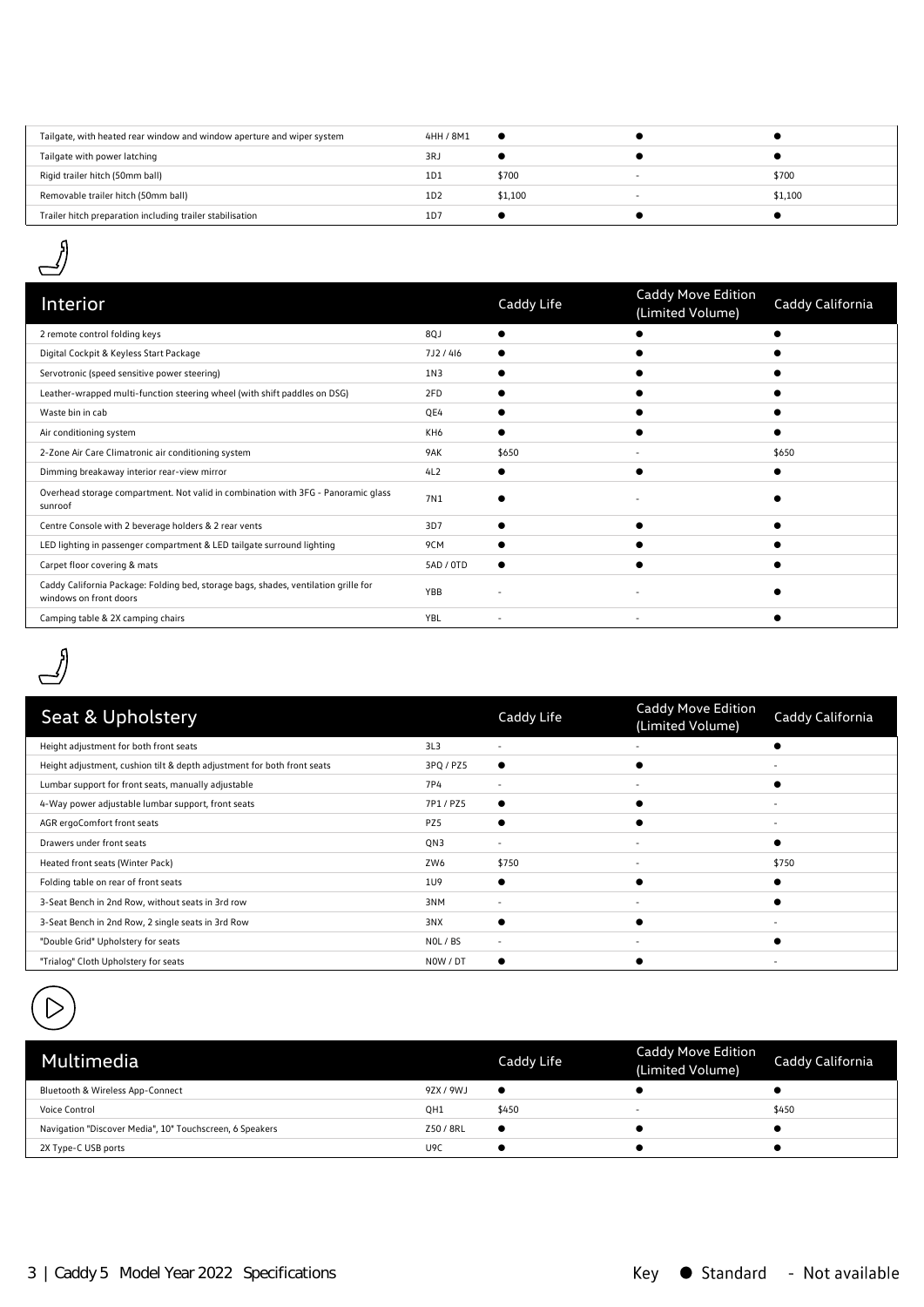

| Wheels                                   |           | Caddy Life          | <b>Caddy Move Edition</b><br>(Limited Volume) | Caddy California                     |
|------------------------------------------|-----------|---------------------|-----------------------------------------------|--------------------------------------|
| Image                                    |           |                     |                                               |                                      |
| <b>Standard Wheels</b>                   | ZCC       | 17" Barahona Alloys | 17" Colombo Alloys - Dark<br>Graphite         | 17" Colombo Alloys - Glossy<br>Black |
| <b>Tire Size</b>                         |           | 215/55 R17          | 215/55 R17                                    | 215/55 R17                           |
| 17" Colombo Alloys                       | ZCF / ZCB | \$700               | $\bullet$                                     | $\bullet$                            |
| Image                                    |           |                     |                                               |                                      |
| 18" Monterosso Alloys, Spare Alloy Wheel | ZCE / 1G3 | \$2,000             | $\overline{\phantom{a}}$                      | \$1,300                              |
| Spare Steel Wheel                        | 1G2       | $\bullet$           | $\bullet$                                     | $\bullet$                            |
| Spare Alloy Wheel                        | 1G3       | \$300               | $\overline{\phantom{a}}$                      | \$300                                |
|                                          |           |                     |                                               |                                      |



| <b>Exterior Colours</b>        |             | Caddy Life | Caddy Move Edition<br>(Limited Volume) | Caddy California |
|--------------------------------|-------------|------------|----------------------------------------|------------------|
| Candy White                    | <b>B4B4</b> |            |                                        |                  |
| Cherry Red                     | 4B4B        |            | $\overline{\phantom{a}}$               |                  |
| Copper Bronze Metallic         | 5A5A        |            | ∙                                      |                  |
| Costa Azul Metallic            | 3K3K        |            |                                        |                  |
| Deep Black Pearlescent         | 2T2T        |            | $\epsilon$                             |                  |
| Fortana Red Metallic           | 1919        |            | $\overline{\phantom{a}}$               |                  |
| Indium Grey Metallic           | X3X3        |            | $\epsilon$                             |                  |
| Golden Green Metallic          | 7C7C        |            |                                        |                  |
| Mojave Beige Metallic          | 1B1B        |            |                                        |                  |
| Reflex Silver Metallic         | 8E8E        |            |                                        |                  |
| <b>Starlight Blue Metallic</b> | 3535        |            | $\sim$                                 |                  |